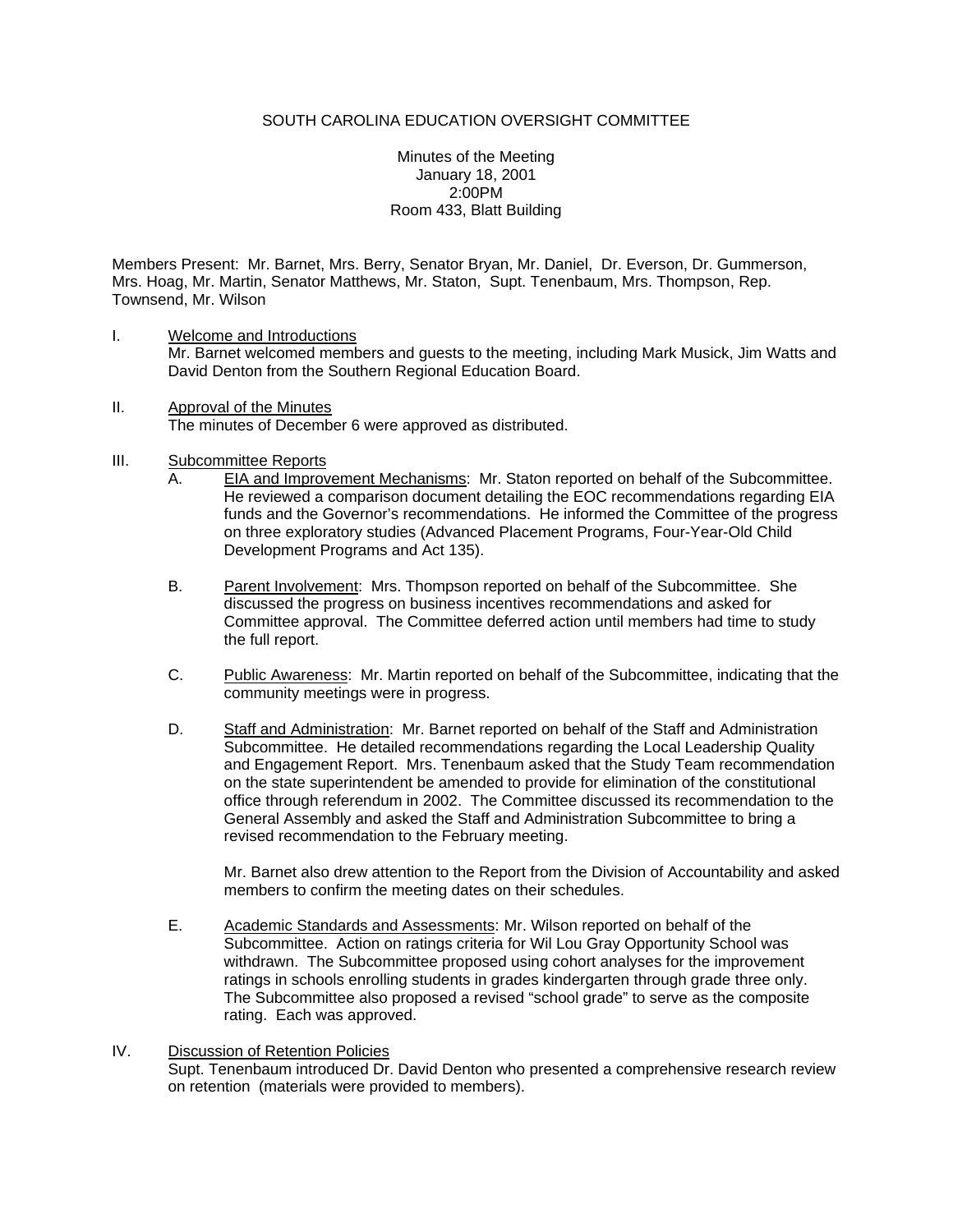## V. Remarks from a Key Constituency

Donna Lipscomb, Principal of Cannons Elementary School, presented information on the progress students in the school have made through extended day programs, an instructional focus on the standards and extensive work with parents.

The meeting adjourned at 3:45 p.m.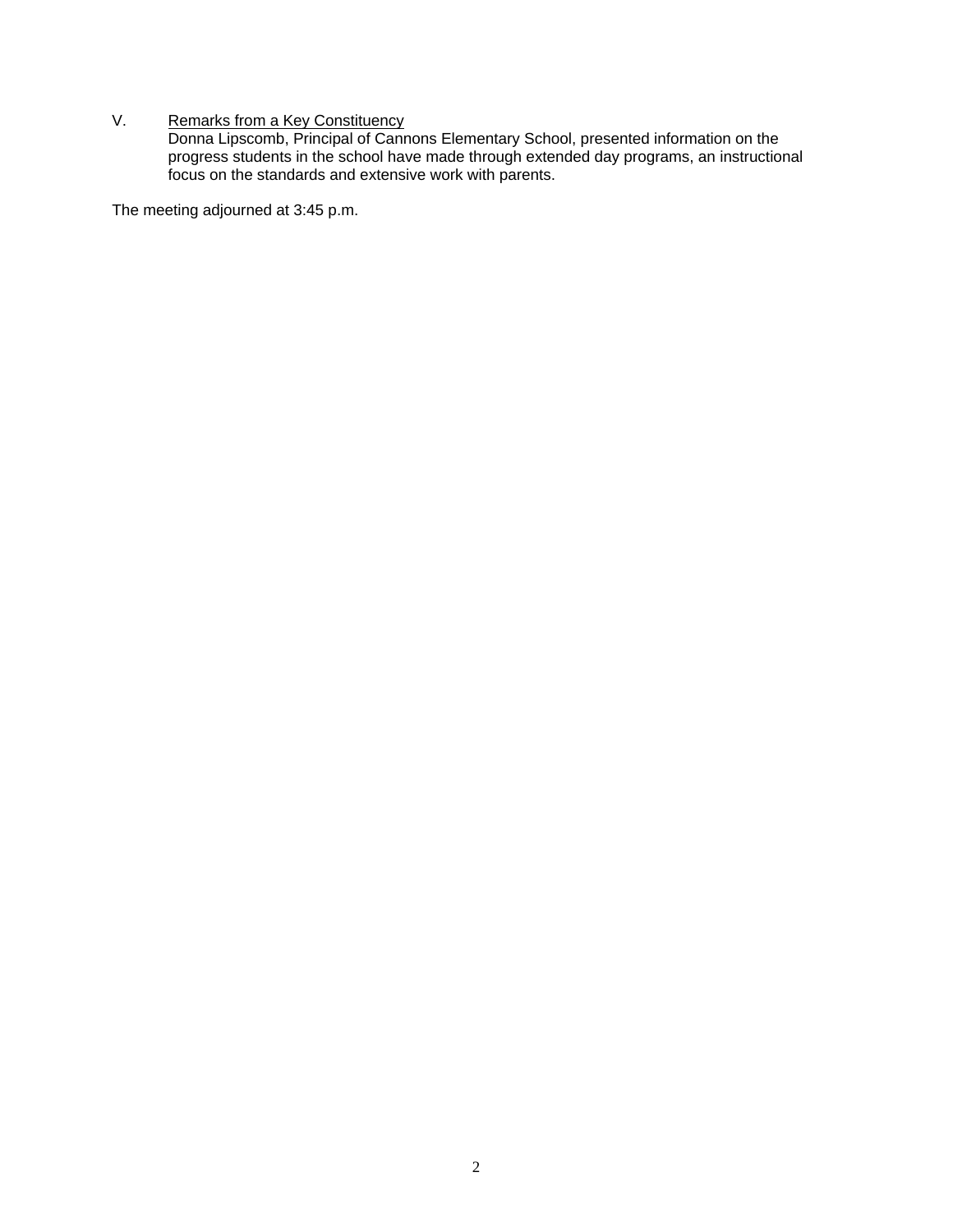Minutes of the Meeting March 15, 2001 2:00PM Room 433, Blatt Building

Members Present: Mr. William Barnet, Mrs. Rosie Marie Berry, Mr. Robert C. Daniel, Dr. Barbara Everson, Sen. Mike Fair, Sen. Warren Giese, Dr. William Gummerson, Mrs. Susan Hoag, Mr. Alex Martin, Sen. John Matthews, Mr. Joel Smith, Mr. Robert Staton, Mrs. Lynn Thompson, Rep. Ronald Townsend, Mr. Larry Wilson

- I. Welcome and Introductions Mr. Barnet welcomed members and guests to the meeting. He congratulated Dr. Gummerson on the designation of Northwestern High School as a Palmetto's Finest winner.
- II. Approval of the Minutes The minutes of February 22 were approved as distributed.

#### III. Remarks from a Key Constituency

Mr. Barnet introduced Dr. Ralph Cain, Superintendent, Kershaw County Schools. Dr. Cain presented information to the EOC on Kershaw County Schools efforts to be a "top ten" school district. He outlined the district's strategic efforts to be competitive nationally including actions such as a ten-year facilities plan, incentives for high performance, the utilization of an alternative school for students experiencing academic problems, instruction based on learning styles, and other initiatives. Members asked questions for additional detail.

## IV. Subcommittee Reports

- A. Academic Standards and Assessments:
	- (1) Ratings Criteria for John de la Howe School: The Subcommittee recommends adoption of the criteria;
	- (2) Palmetto Gold and Silver Awards: The Subcommittee reviewed a preliminary report on the criteria for the Palmetto Gold and Silver Awards. Mr. Wilson summarized the technical issues and indicated that the Subcommittee would distribute the draft for public comment through April 20, 2001.
	- (3) Recommendations regarding alternatives to retention: The Subcommittee presented the recommendations outlining a series of actions, including long-range actions. The Subcommittee recommended adoption of the Year 2001 activities (provisos detailing future studies and expansions of professional development programs). The only cost would be \$500,000 for expansion of the Reading Initiative to include kindergarten teachers. Mrs. Tenenbaum discussed the reading initiative. There were questions about the health issues and members noted the need for a response plan. Other discussion focused on Unsatisfactory Schools and the availability of alternative schools. Mr. Wilson noted the need and ideas for involvement of teacher preparation institutions. The recommendations for 2001 were adopted.

## B. EIA and Improvement Mechanisms

Mr. Staton reviewed the EIA budget as it has moved through the Ways and Means Committee and the House. Committee members discussed the limited funds available and the impact of revenue base reductions.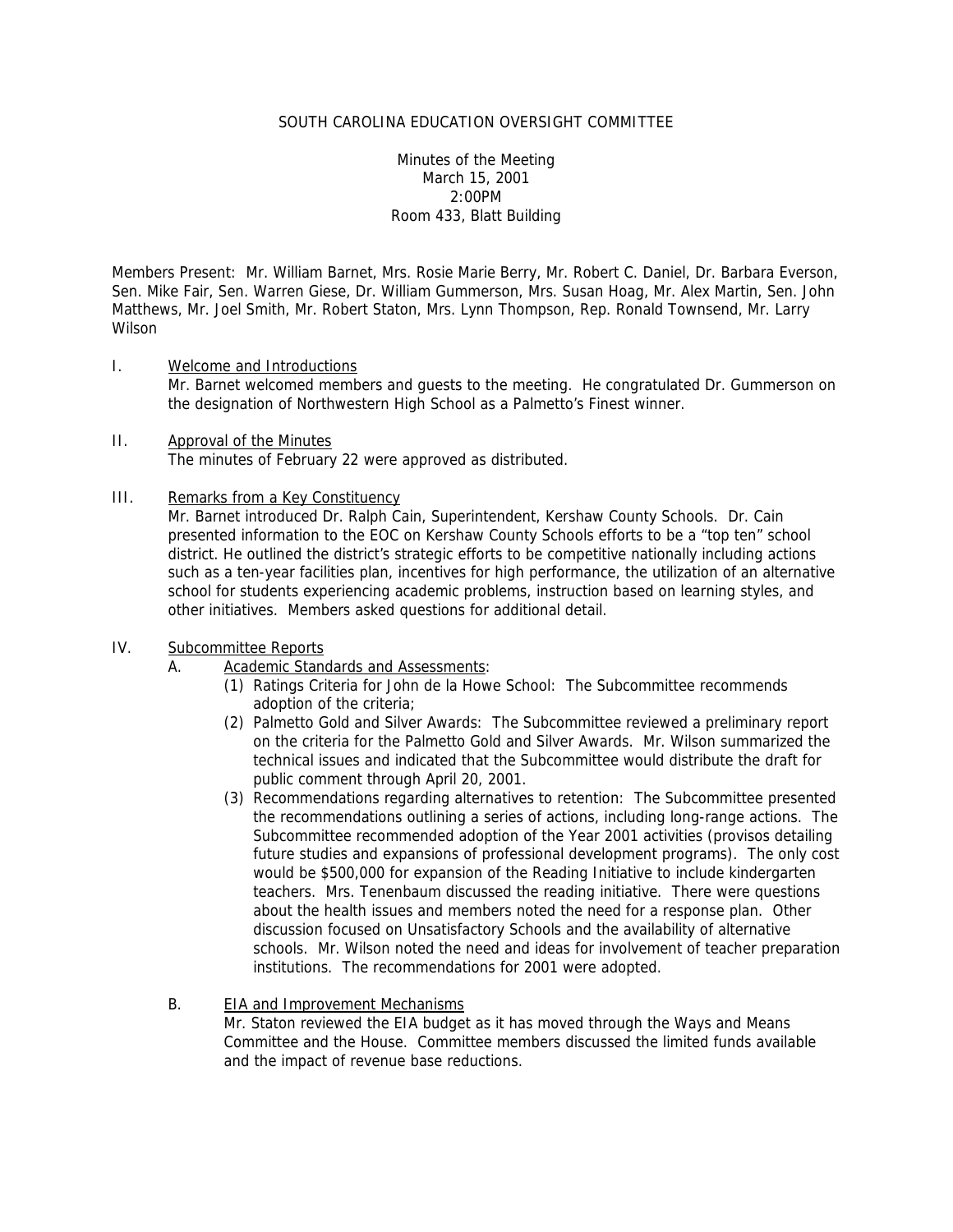# C. Parent Involvement

Mrs. Thompson addressed the report on Tax Credits as Business Incentives requested by the Parental Involvement in Their Children's Education Act. The Subcommittee recommended adoption. The EOC concurred.

# D. Public Awareness

The Subcommittee did not have a formal report although Mr. Smith provided information on the meetings with representatives of the state and urban chambers and the SC Manufacturer's Alliance.

# E. Staff and Administration

Mr. Barnet informed the members about presentations to the Senate Education Committee and the State Board of Education. He moved Rep. Townsend from the Parental Involvement Subcommittee to the Academic Standards and Assessments Subcommittee. He also informed members that a small plaque had been sent to former members.

Dr. Anderson referred members to her written report.

Mr. Barnet reminded members to send in their retreat forms.

The meeting adjourned at 3:40 p.m.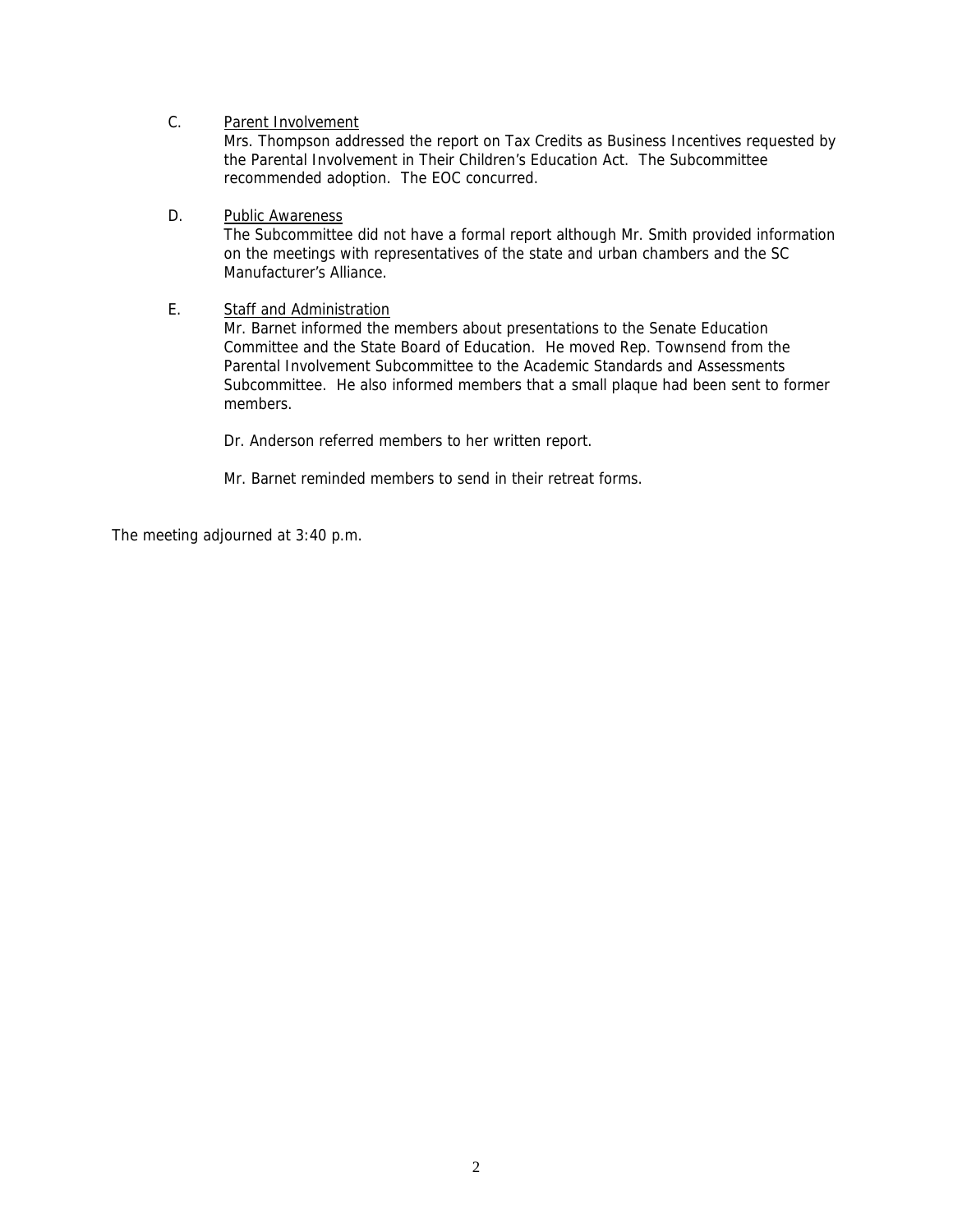Minutes of the Meeting August 16, 2001 2:00PM Blatt Bldg., Rm. 433

Members Present: Mr. Barnet, Mr. Martin, Mr. Daniel, Dr. Everson, Senator Fair, Senator Giese, Dr. Gummerson, Mrs. Marlowe, Mr. McTeer, Mr. Smith, Mr. Staton, Superintendent Tenenbaum, Mrs. Thompson, Representative Townsend

- I. Welcome and Introductions: Mr. Barnet welcomed members and quests to the meeting. Mr. Barnet recognized Mrs. Rosie Berry for her contributions to the EOC during her appointment from 1998-2001. He presented her with a plaque honoring her role and thanked her commitment to the work of the EOC and her continuing professional contributions as an educator. Mrs. Berry thanked Mr. Barnet and EOC members for their support and challenged everyone to continue working toward our common goals.
- II. Approval of the Minutes: The minutes of the July 19-20 meeting were approved as distributed.
- III. Subcommittee Reports:
	- A. Academic Standards and Assessments: The Subcommittee did not have a report.
	- B. EIA and Improvement Mechanisms: Mr. Staton reported on behalf of the Subcommittee. He summarized the content and recommendations of the two reports below:
		- (1) The Teaching of African American History: Dr. Marvin Dulaney of the Avery Center on African-American History at the University of Charleston prepared this report for the EOC. The report included results of a survey of educators regarding the teaching of African-American history. Educators report that the content is taught, although there is a range of strategies including full infusion and emphasis only during February. The report outlined materials used in classrooms, including the state-developed publication. Preliminary discussions with students; however, indicated that student knowledge of African-American history and their impression of how it is taught differs from educator reports.

Mr. Staton indicated that the Subcommittee is concerned that there is not a clear statement of expectations for the program, results measures and strategies to measure those results. He also suggested that there needed to be a leadership commitment to the program from state levels through to the classroom.

Members discussed the report expressing concern for the quality of implementation and the need for a clear program focus. The Committee accepted the report and asked that it be transmitted to Supt. Tenenbaum for future collaborative work.

(2) The Advanced Placement Program: Dr. Paul Horne prepared the report on the Advanced Placement program required for all SC high schools. Data presented in the report detailed offerings, student participation and student success. State and local policies, including professional development opportunities, are reviewed in the report.

Members discussed the disparities in performance and the utilization of the program to promote rigor in the high school curriculum. Members reviewed the role of AP, International Baccalaureate, dual credit and the PACE program and their interrelationship. There was discussion of the role of guidance counselors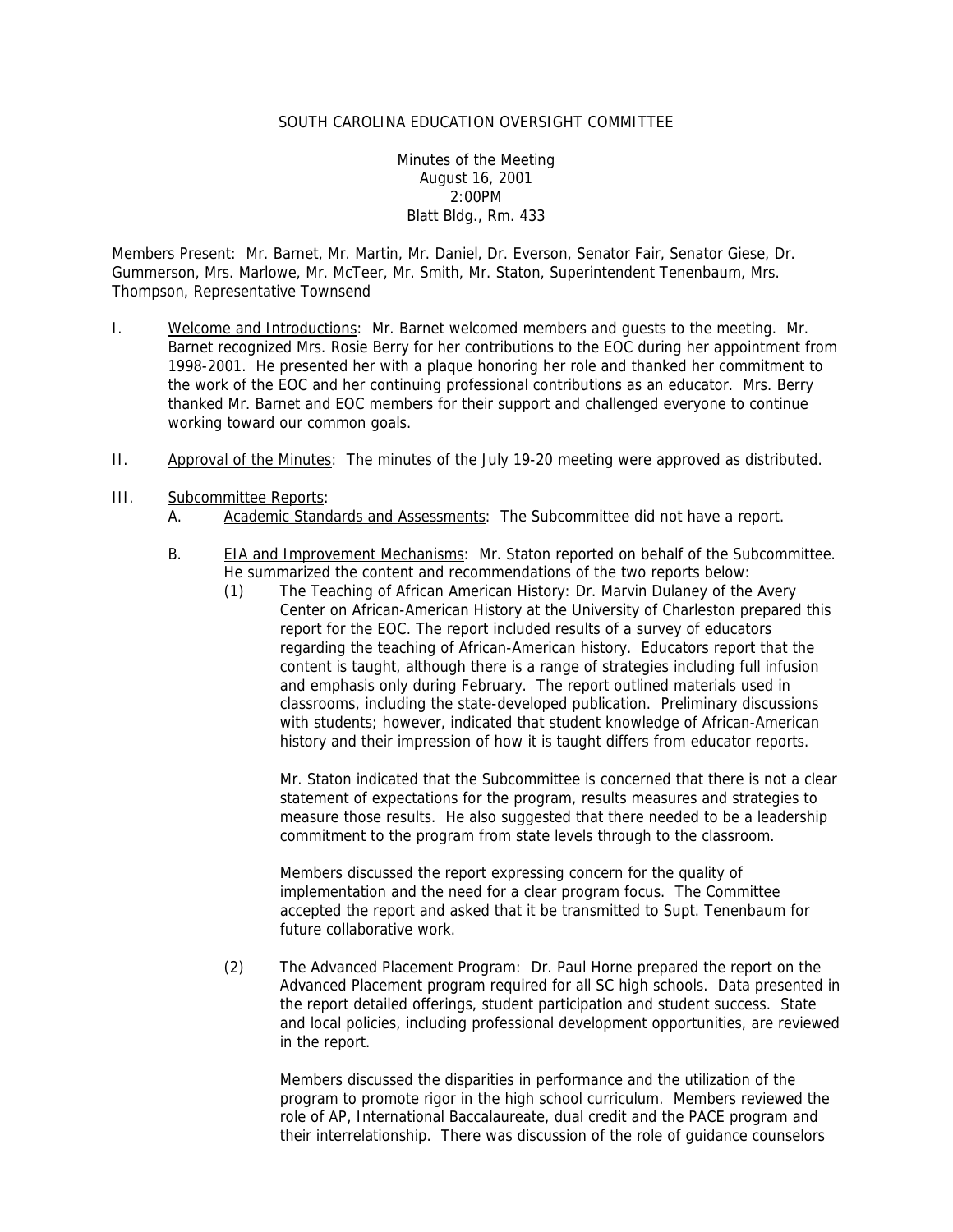to encourage more students to enroll in the rigorous curriculum and urged members to address the racial/ethnic and gender gaps in both participation and performance. Dr. Gummerson emphasized the role of AP and International Baccalaureate programs in raising the culture of the high school. He recommended that we examine how students are enrolled and supported in the courses, urging early preparation for students so that they do succeed. He reminded members that college admissions officers are very interested in student enrollment in AP/IB and the most rigorous level of courses. He also stated the need for clear program objectives. Mrs. Thompson affirmed the potential of vertical program integration. Mr. Martin expressed concern that the three programs (AP, dual credit, and PACE) are competitive and strategies to reduce that competition are needed. The Committee accepted the report and asked that it be transmitted officially to Superintendent Tenenbaum for future collaborative work.

- C. Parental Involvement: Mrs. Thompson reported on behalf of the Subcommittee. A contract is under review with the Institute for Families and Society to develop the parent survey for the report card.
- D. Public Awareness: Mr. Smith reported on behalf of the Subcommittee. He reported that nearly 1000 individuals had attended either the business or educator communications workshops and that four additional sessions had been scheduled.

He reported that two ETV programs on accountability are to be broadcast. The first, "The Education Accountability Puzzle", features explanations of the accountability legislation. That program airs on Sunday, August 19 at 6:30 p.m. A second program focusing on the report card and change efforts in local districts airs October 7.

Mr. Smith summarized the morning meeting with legislators. Approximately 65 legislators attending the one-hour briefing. Mr. Barnet noted that one legislator suggested that South Carolina's goal should be to be in the top quarter of states, not merely the top half.

E. Staff and Administration: Mr. Barnet reported on behalf of the Subcommittee. He presented the changes in objectives for the 2001-2002 year. The Committee approved these.

Mr. Barnet reminded members of the September meeting in the Pee Dee region. He distributed an article by Phil Kirk, a leader in North Carolina's school reform efforts.

- IV. Report from a Key Constituency: Dr. Ronald Epps presented the change strategies Richland County School District One is following to increase the level of student achievement. He detailed the district approach to managing the change process. This approach includes four strategies: intensive and strategic staff development, the development of learning communities, leadership development, and utilization of pedagogy and best practices. The district also has incorporated an approach of targeted assistance to eighteen priority schools. The district also has a continuing relationship with the Education Trust Standards and Practice Project. He congratulated members on holding the mark on standards and accountability. He indicated that South Carolina is focused on the education of all children and challenged us to keep that premise first.
- V. General Discussion: Representative Townsend spoke about the recent STATE newspaper editorial regarding EOC membership. He reminded members and requested a correction from the newspaper on the appointment of African-American members to the EOC. He has appointed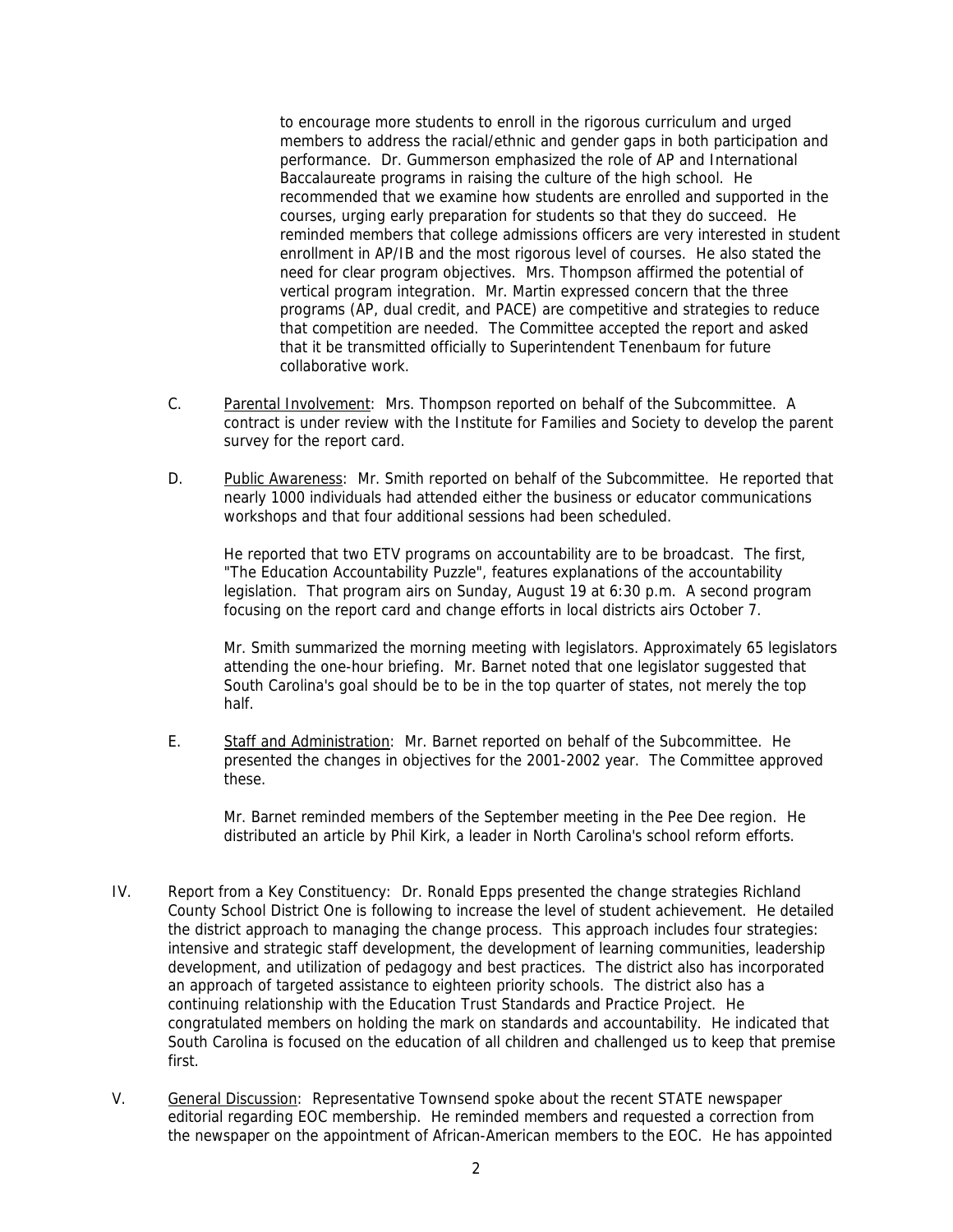two African-American members and acknowledged the importance of their contributions as well as those of other African-American members. Rep. Townsend also reported that, at the Superintendents Summer Conference, he was asked why the EOC membership did not include a superintendent. He pointed out that an attempt has been made to balance the membership. Those individuals who appoint EOC members as designees have an opportunity to appoint a superintendent; therefore, there is no automatic restriction of superintendents but there is not a designated seat. There are no designated seats for the members of a number of professional organizations and/or constituent groups.

The meeting adjourned at 3:30 p.m.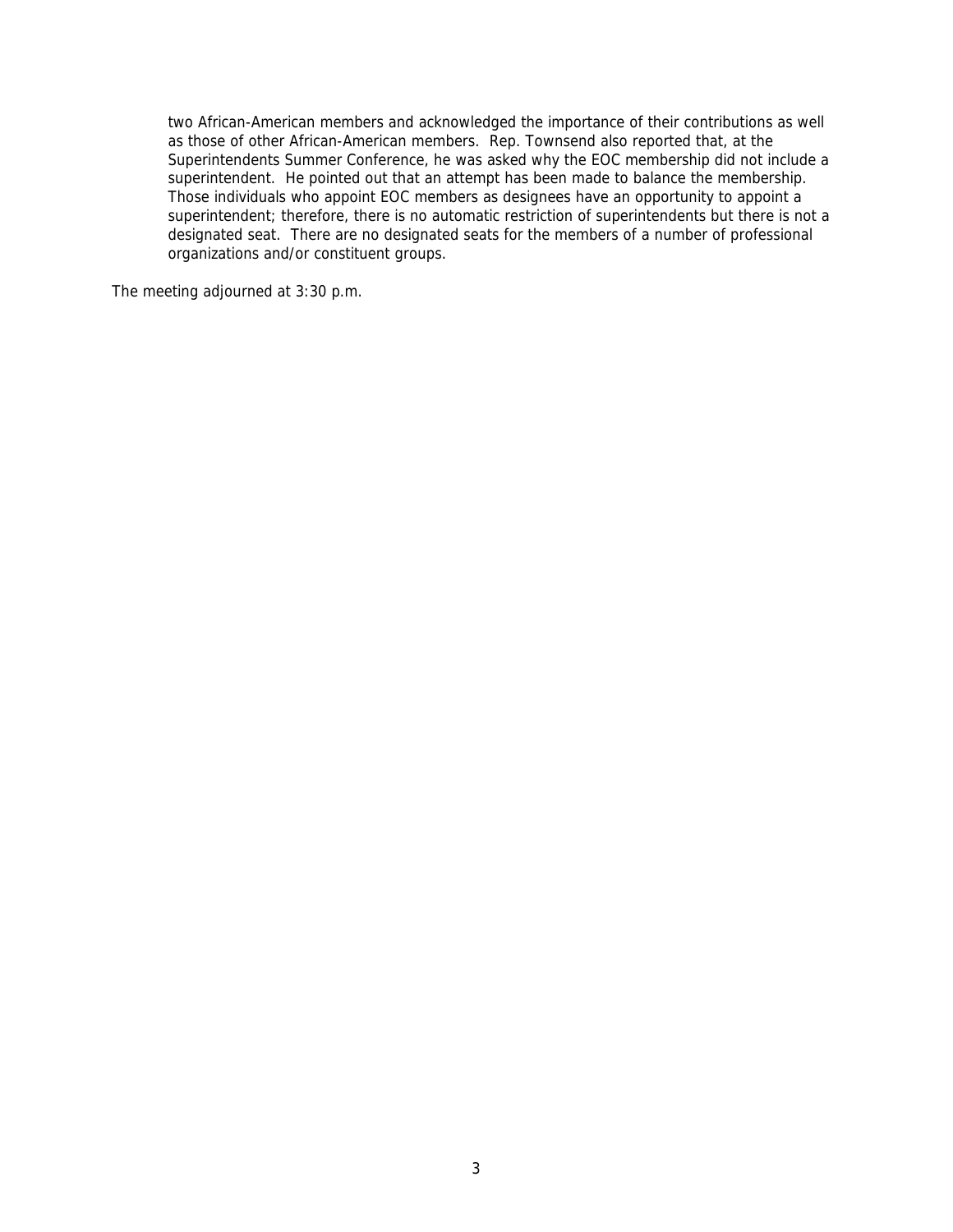Minutes of the Meeting May 17, 2001 2:00PM Room 433, Blatt Building

Members Present: Mr. Barnet, Mrs. Berry, Mrs. Everson, Senator Fair, Dr. Gummerson, Representative Harrell, Mrs. Hoag, Mr. Martin, Senator Matthews, Mr. McTeer, Mr. Smith, Mr. Staton, Representative Townsend, and Mr. Wilson.

- I. Welcome and Introductions Mr. Barnet welcomed members and guests to the meeting.
- II. Approval of the Minutes The minutes of March 15 were approved as distributed.

#### III. Subcommittee Reports

- A. Academic Standards and Assessments:
	- (1) High School Ratings Criteria: Mr. Wilson reported on behalf of the Subcommittee. He outlined the reasons for and changes in the calculation of high school ratings. The changes include the (a) addition of first-time passage rates for the BSAP Exit Examination, (b) weighting of each criterion, and (c) modifications to the values for levels of performance. Dr. Gummerson addressed the changes. The Subcommittee recommended adoption. The EOC approved the changes;
	- (2) Palmetto Gold and Silver Award Criteria: Mr. Wilson reported on behalf of the Subcommittee. He outlined the proposed criteria for the Palmetto Gold and Silver Award Programs for schools enrolling students in grades 3-8. Mr. Staton commented on the low number of middle schools eligible for awards. The Subcommittee recommended adoption. The EOC approved the criteria;
	- (3) Longitudinal PACT Analysis: Mr. Wilson reported on behalf of the Subcommittee. He provide statewide and district data demonstrating the number of students (using matched student data) in grades 4-7 that had scored Below Basic on one or both PACT tests for two years in a row. Members commented on the need for technical assistance funding to address the performance levels in many districts.
- B. EIA and Improvement Mechanisms:

Mr. Staton reported on behalf of the Subcommittee. He detailed changes to the Appropriations Bill from Senate Finance and again called for support of technical assistance, the Palmetto Gold and Silver Awards and color printing of the report card.

C. Parental Involvement:

Mrs. Barton reported on behalf of the Subcommittee. She outlined the RFP for the survey and status of the procurement issue as well as plans to publish compacted standards for parents.

D. Public Awareness:

Mr. Smith thanked members and staff for their participation in the county workshops and announced details for the educator and business workshops over the summer.

E. Staff and Administration:

Dr. Anderson outlined the scope and parameters of the study on district organization. Members discussed the costs of the study and the potential methods to accomplish the task.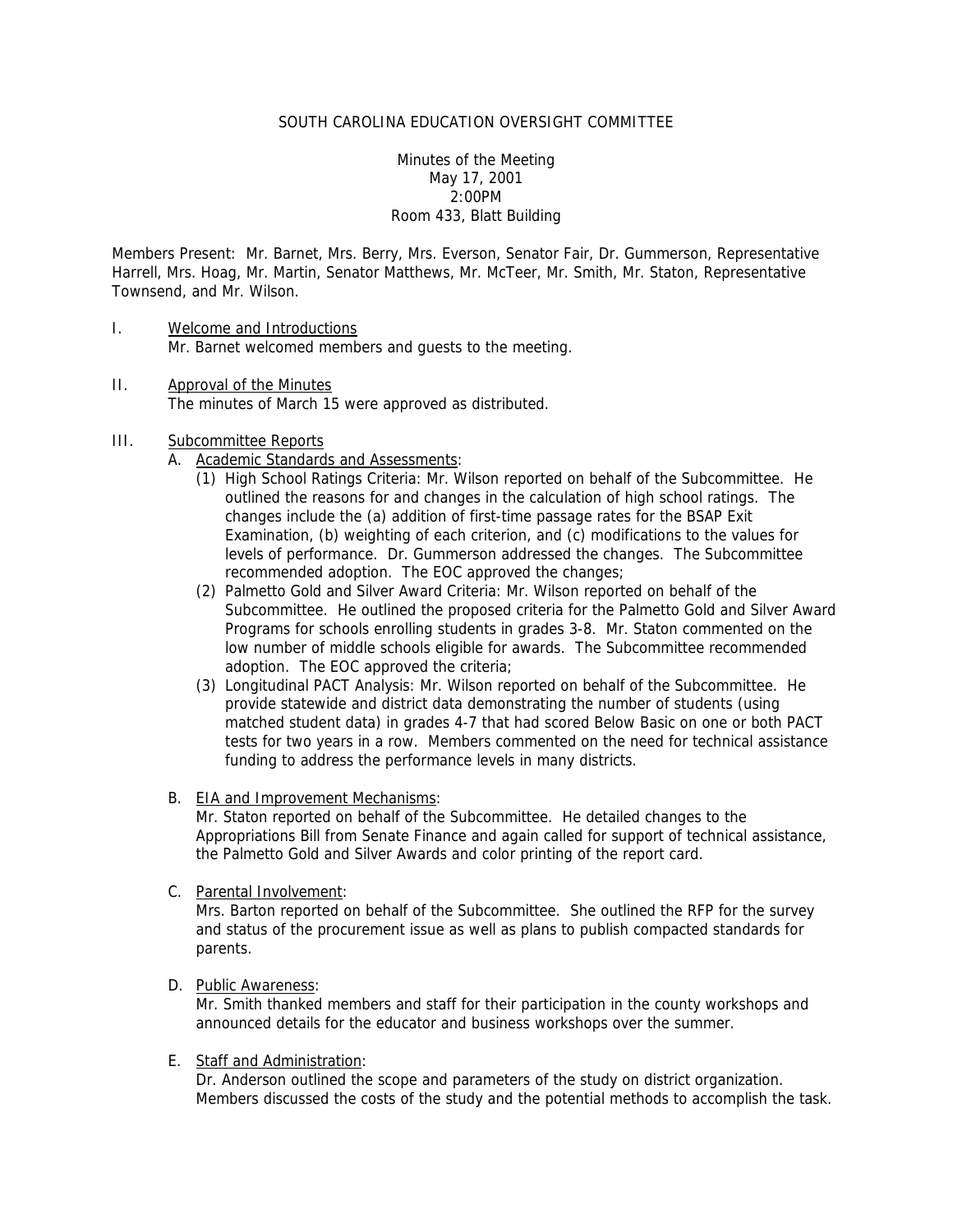Dr. Anderson is going to work with the Materials Management Office to explore contractual alternatives.

Mr. Barnet informed members of the status of the long-range planning initiative and distributed the evaluation criteria and a profile of SC on each of the criteria.

Mr. Barnet reminded members of the June 21 meeting and the July 19-20 retreat.

#### IV. Remarks from a Key Constituency

Mrs. Dru James, Dr. John Kinlaw, Mrs. Pat Ross and Mrs. Dottie Kinlaw presented information about the achievement-testing program in Greenwood 50. Materials were provided to members in advance.

## V. Working with Low-Performing Schools

Superintendent Tenenbaum presented information on the technical assistance initiatives the State Department of Education is using with low-performing schools. The three-tiered system provides resources according to the depth of the school needs.

#### VI. Contractual Matter

Upon motion of Mr. Smith, the EOC went into Executive Session to discuss a contractual matter.

Upon motion of Mr. Smith, the EOC returned to open session. Mr. Smith moved that the contract with Chernoff/Silver and Associates be extended one year. Mr. Martin seconded the motion. The Committee approved.

VII. The Committee adjourned to meet again on June 21.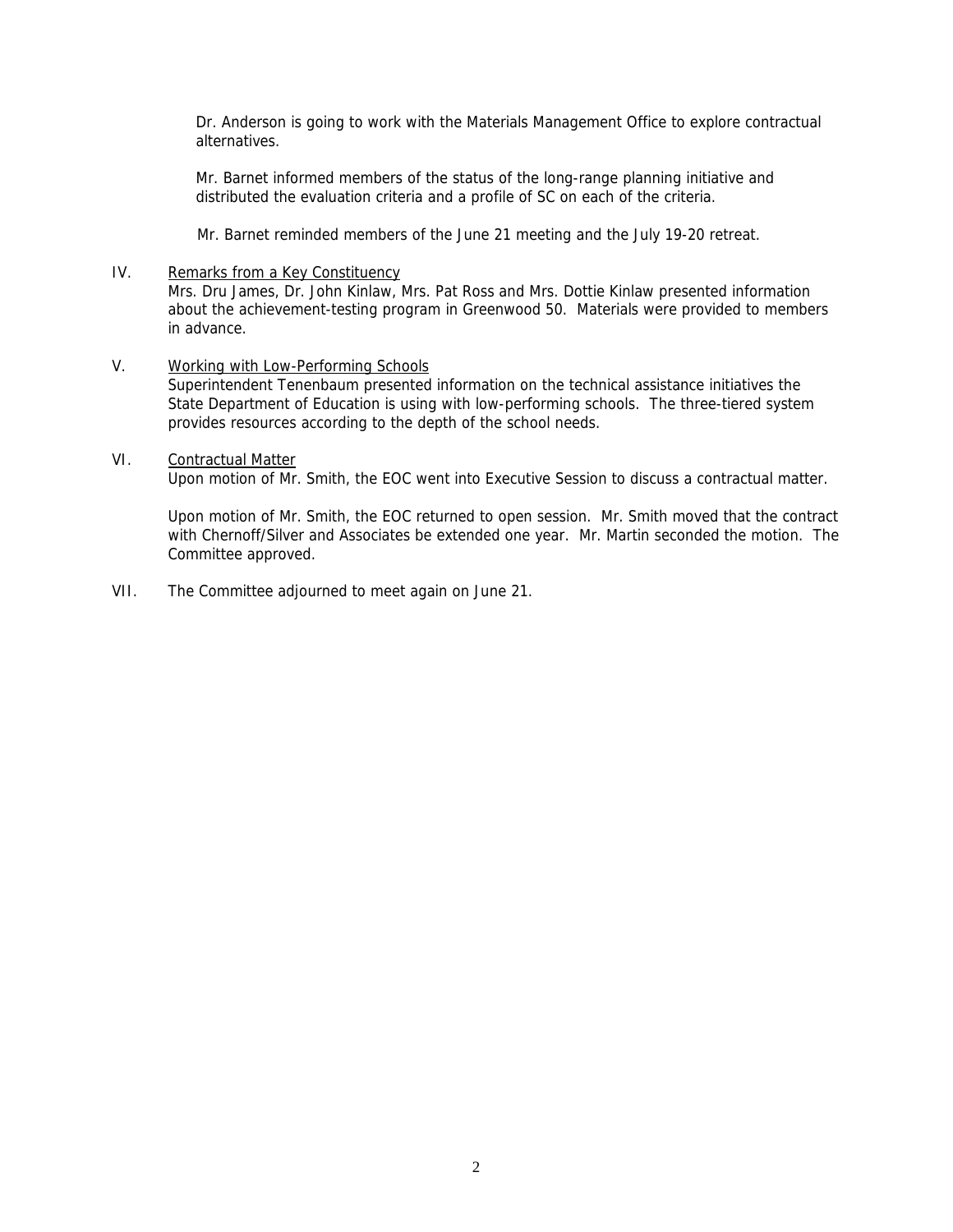# **Minutes of the Meeting June 21, 2001 2:00PM Room 433, Blatt Building**

Members Present: Mr. William Barnet, Mr. Robert C. Daniel, Mrs. Susan Hoag, Mr. Alex Martin, Mr. Doug McTeer, Mr. Joel Smith, Mr. Larry Wilson

- I. Welcome and Introductions Mr. Barnet welcomed members and guests to the meeting.
- II. Approval of the Minutes The minutes of May 17 were approved as distributed.
- III. Subcommittee Reports
	- A. Academic Standards and Assessments:
		- (1) Recommendations from the cyclical review of the English/Language Arts Curriculum Standards: Mr. Wilson summarized the recommendations regarding the results of the cyclical review of the ELA standards. The Committee unanimously adopted the recommendations.
		- (2) Information on the inclusion of foreign language information on the report card: Mr. Wilson reported that representatives from the SC Foreign Language Teachers Association had presented a proposal to the Subcommittee regarding the inclusion of information on foreign language instruction on the report cards. Staff from the Education Oversight Committee and the State Department of Education will work with the group to determine how such information can be included on future report cards.
	- B. EIA and Improvement Mechanisms The EIA and Improvement Mechanisms Subcommittee has not met since the May 17 full Committee meeting and did not submit a report.
	- C. Parent Involvement

Ms. Melanie Barton reported for Mrs. Thompson that the Subcommittee had reviewed the curriculum standards designed for parents to be printed for distribution. Each school district will receive three copies of the pamphlets and a CD containing the pamphlet documents for printing and distribution. The standards will also be placed on the EOC web site. Ms. Barton also reported that there were no satisfactory proposals in response to the request for proposals to develop the parent surveys for the report cards and for gauging parent satisfaction with home-school relations. Staff are currently exploring other avenues for developing the surveys.

D. Public Awareness

Mr. Smith reported on the plans for ETV programs in August and October promoting public awareness and understanding of the report cards and the school ratings. He also described the progress of the report card Tool Kit summer workshops for educators and business leaders and reviewed the contents of the Tool Kits.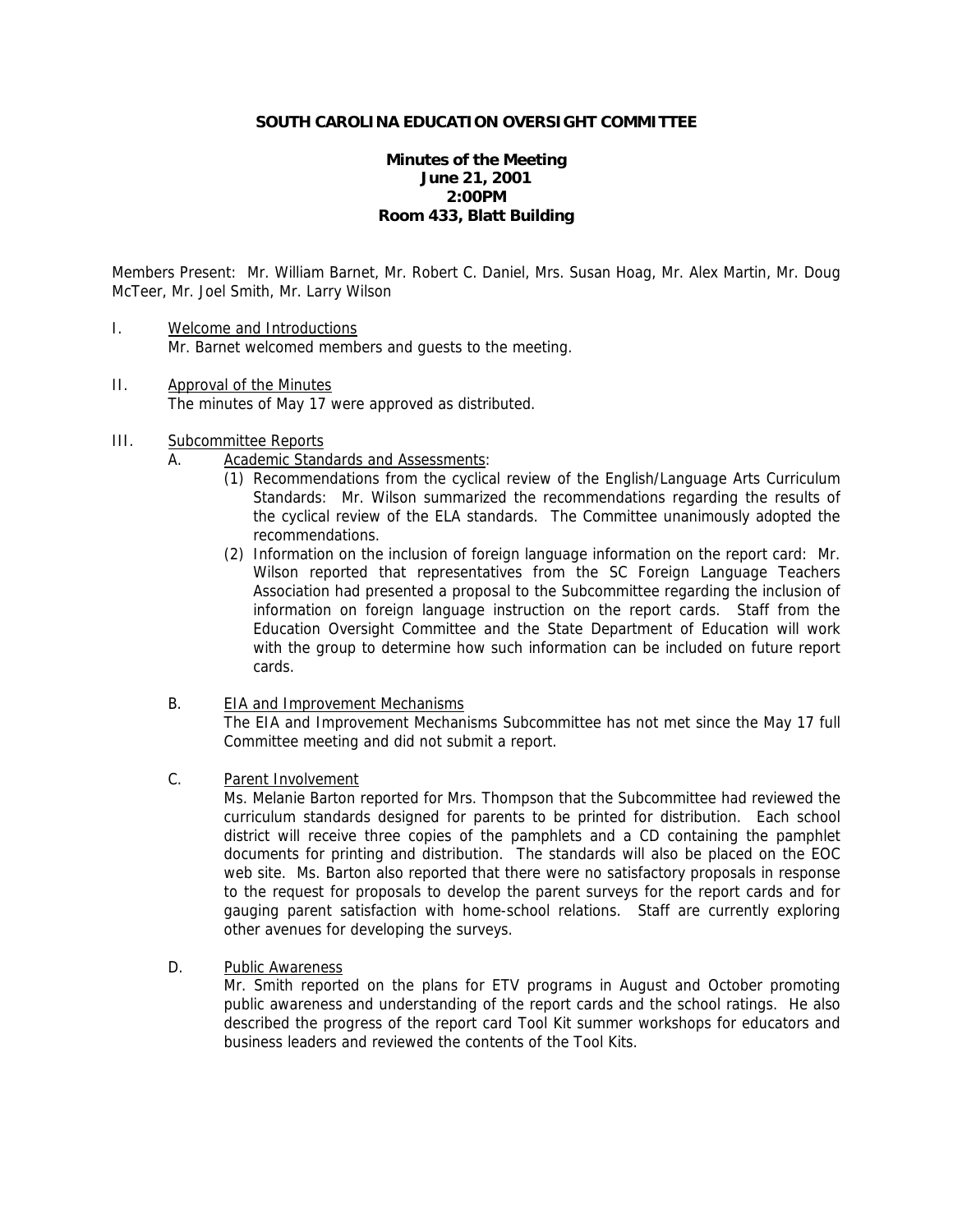# E. Staff and Administration

Mr. Barnet reviewed the agenda for the retreat July 19-20 and reminded members that there would be a two-hour orientation for new Committee members on Thursday morning, July 19.

## IV. Remarks from a Key Constituency

Mr. Barnet introduced Mr. Charles V. Noyes, II and Ms. Martha Watkins, representing the Greater Sumter Chamber of Commerce Education Committee. They presented the chamber's Benchmark Study of Sumter County School Districts 2 and 17. The study was part of the chamber's visioning and planning process. It compiled comparative statistics on student performance, teachers, school finance, and demographics for demographically similar school districts and for school districts in the midlands region. The report is being disseminated to business, governmental, educational, and community leaders in Sumter County to inform and motivate interest in the county's educational needs. Mr. Barnet applauded the group for their initiative. Members asked questions for additional details on reactions by the community to the report and on the factors involved in the successful completion of the project.

The meeting adjourned at 3:05 p.m.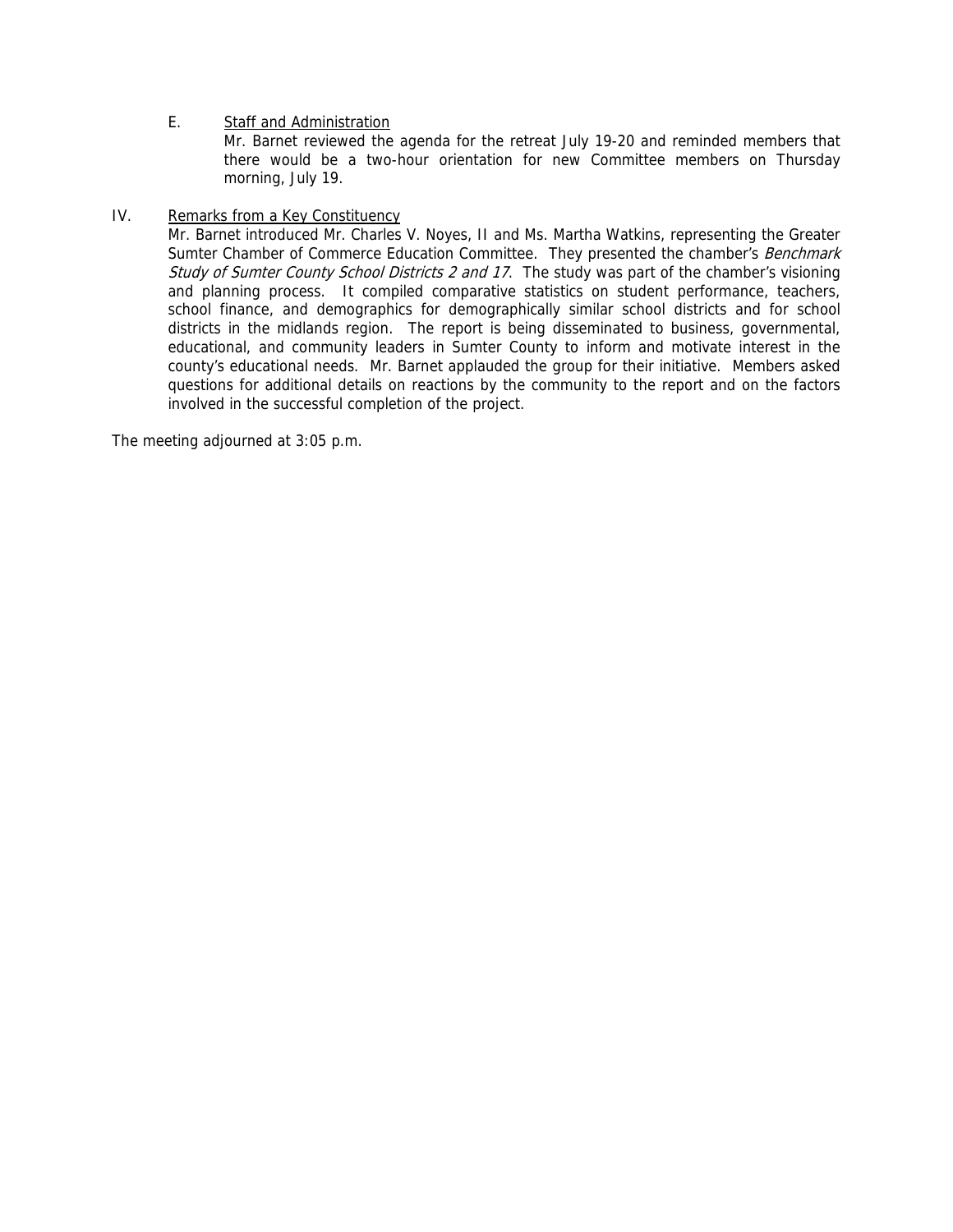Minutes of the Meeting July 19-20, 2001 Clemson University

#### **Thursday, July 19, 2001**

Members Present: Mr. Barnet, Mr. Daniel, Dr. Everson, Senator Fair, Senator Giese, Dr. Gummerson, Rep. Harrell, Mrs. Hoag, Mrs. Marlowe, Mr. Martin, Senator Matthews, Mr. McTeer, Mr. Staton, Supt. Tenenbaum, Mrs. Thompson, Rep. Townsend, Mr. Wilson

Welcome and Introductions: Mr. Barnet welcomed members and the press to the meeting. He introduced Mrs. Susan Marlowe, a new EOC member. He acknowledged Mr. Staton's retirement from Colonial Life and his receipt of the Order of the Palmetto from Governor Hodges.

Minutes of June 21, 2001: The minutes of the June 21 meeting were approved as distributed.

Subcommittee Reports: Each Subcommittee Chairperson presented an overview of the Subcommittee's work during 2000-2001. During the discussions emphasis was placed on requiring and providing more evidence to support decisions. Supt. Tenenbaum suggested that a small group develop common recommendations prior to the public presentations of budget requests. There was considerable discussion of funding issues and the need to build support at local levels for the 2010 goal, emphasizing its relationship to individual economic benefit. The members supported a meeting with legislators to brief them on report card issues prior to their release. A date between August 13 and September 7 was proposed.

Long-range Plan: Dr. Anderson presented an overview of the long-range plan. Members focused on the need to engage all South Carolinians in support of the goal and to emphasize local commitment and individual benefit. To gain public support for greater investments in education, members suggested that educators and advocates must demonstrate accomplishments. There were general expressions that the educational system must demonstrate improvement before we can expect taxpayers to support increases in millage or taxes. The EOC requested information on nations with high poverty that are moving ahead in educational results and the impact of parental involvement.

Superintendents' Panel: Mr. Charles Gadsden, Superintendent of Georgetown County Schools, addressed the EOC. He explained how his district is restructuring to meet the 2010 goal. These include reassigning some responsibilities, providing more detailed information for teachers, parents and students on how to meet the standards and extending learning time. The district has consolidated several schools and built new facilities.

Mr. Ray Geddings, Superintendent of Lexington School District Three, presented information on the 2010 goals. He expressed confidence in the state's ability to achieve significant gains on most of the evaluation measures but had concerns about some measures. He suggested that the nine areas for action were "on target" and emphasized changes in governance, funding, teacher supply and adult education.

Dr. William Harner, Superintendent of Greenville County Schools, presented materials about the district's effort to be first in the Southeast by 2005. He detailed instructional programs and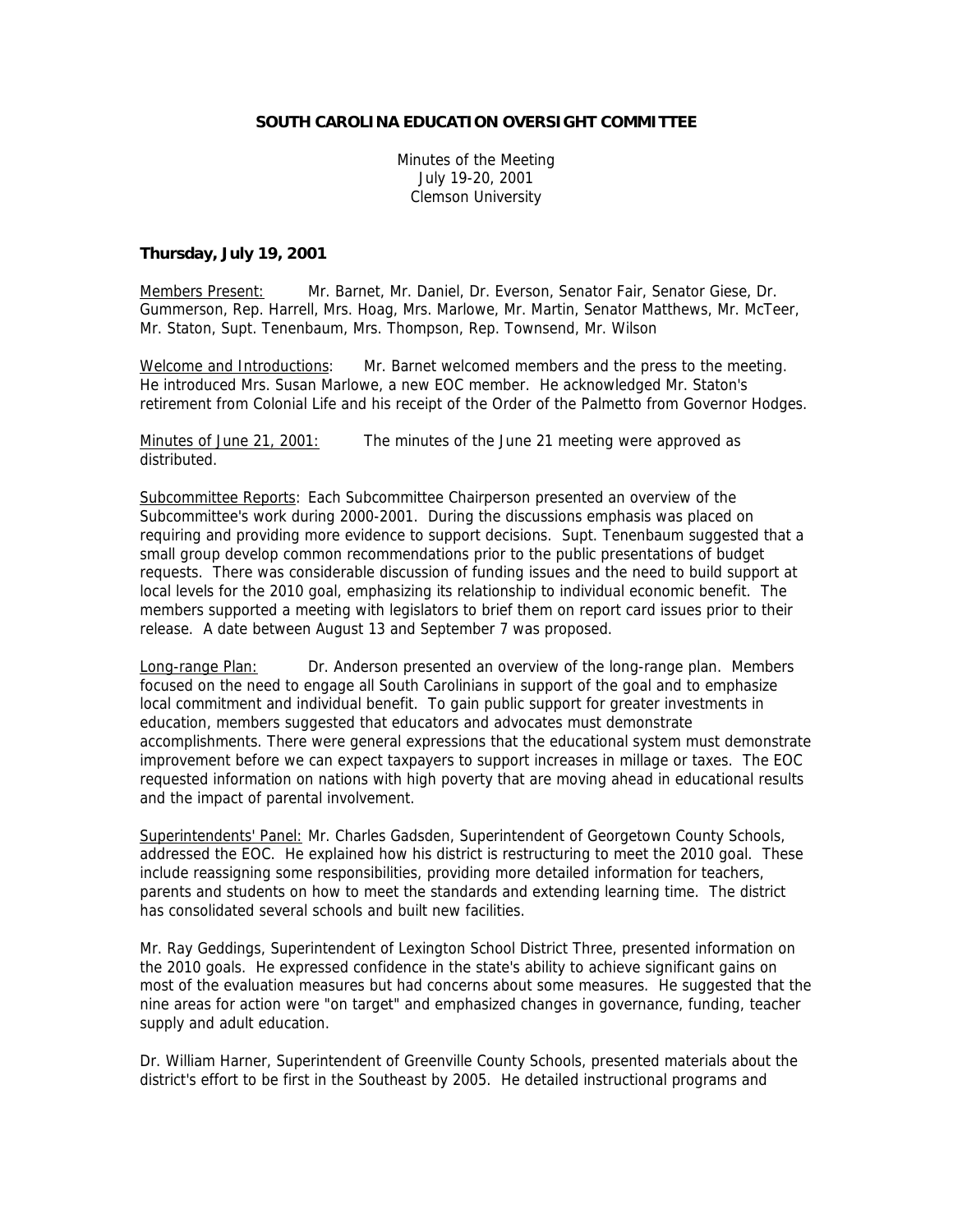initiatives. He also discussed some funding challenges and referenced a letter to the General Assembly from Herman Gaither.

The EOC receded for dinner and the evening at 6:00 p.m.

#### **Friday, July 20, 2001**

Members Present: Mr. Barnet, Mr. Daniel, Dr. Everson, Senator Giese, Dr. Gummerson, Rep. Harrell, Mrs. Hoag, Mrs. Marlowe, Mr. Martin, Senator Matthews, Mr. McTeer, Mr. Staton, Supt. Tenenbaum, Mrs. Thompson, Rep. Townsend, Mr. Wilson

Executive Session: The EOC went into Executive Session to discuss a contractual matter.

#### Open Session

EOC Structure: The EOC discussed the need for the 2002 appointments to increase racial/ethnic and geographic diversity among the committee membership. Alex Martin was elected vicechairman by acclamation. Mr. Wilson was appointed as the EOC ex-officio member to the board of the Governor's Schools for the Arts and Humanities.

Contractual Matter: The EOC approved a three-year extension of Dr. Anderson's contract with a market adjustment to her compensation.

Meeting Locations: Plans for the EOC to meet in school districts were discussed.

Task Force on Workforce Development: Mr. McTeer questioned the alignment between the accountability system and emerging recommendations from the Task Force on Wrokforce Development. Supt. Tenenbaum described the general recommendations. Dr. Anderson indicated that the EOC staff is obtaining copies of Workkeys, a student workforce assessment, for study. Concerns and endorsements were expressed about the employability diploma. Senator Matthews asked that the new initiatives be coordinated so that the state's focus on high levels of achievement is clear.

Long-range Plan: The interrelationship among the initiatives was discussed. Mr. Wilson suggested that the extension of teacher contracts be phased in, with first priority to schools rated unsatisfactory, then below average, etc. Supt. Tenenbaum expressed confidence in the teacher specialist programs. There was discussion about district organization and consolidation, local fiscal effort, teacher compensation as it relates to supply, and fiscal authority. Mr. Daniel and others emphasized the need to examine consolidation of districts but to provide evidence to support any recommendations. The EOC considered a motion to adopt the plan as a working document. Adoption should not be interpreted as approval of any particular recommendation. The staff is asked to examine district organization and changes to either structure or funding necessary to achieve our goals. Senator Matthews expressed his belief that the EOC must make the difficult decisions, addressing the needs of the entire state. Providing incentives for district consolidations was mentioned as a strategy. Members agreed that the implementation of the EAA needs to remain the first priority. The plan is to be used to identify points of concern, research alternatives, resolve differences and built a base of support.

A roll call was held on the motion to adopt the plan as a working document. Senator Fair and Mr. Smith were absent, Rep. Townsend abstained, and other members voted approval.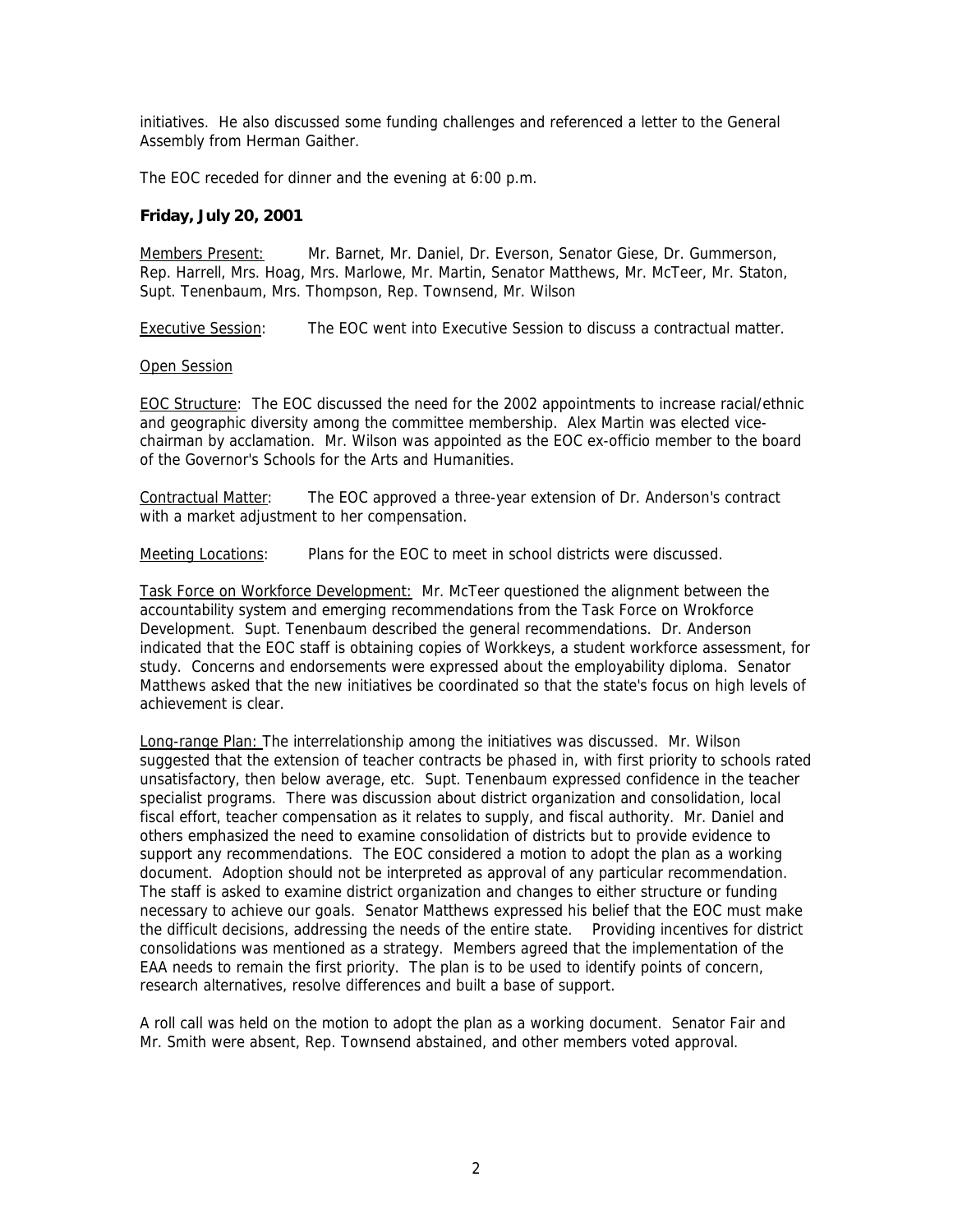#### Local Leadership Quality Recommendations

Dr. Anderson reviewed the recommendations, the draft legislation and questions regarding the drafts. The EOC discussed the recommendations, asked that the drafts be changed to reflect their concerns.

The EOC asked the staff to examine consolidation, determining economies of scale, geographic considerations and synergies that could be achieved to improve the results.

#### 2001-2002 Objectives

The EOC reviewed the 2000-2001 objectives and recommended changes to reflect broader legislative support of the accountability initiatives, studies of school district size and cooperation, local effort and tax-paying ability, advancement of the governance proposals, development of broad supports for education, and the P-16 concept. The objectives are to be revised and presented at the August meeting.

Rep. Harrell asked that task forces present their recommendations to the EOC so that we have a coordinated improvement effort. Others mentioned the need for incentives to involve higher education institutions.

The meeting adjourned at 12:30 p.m.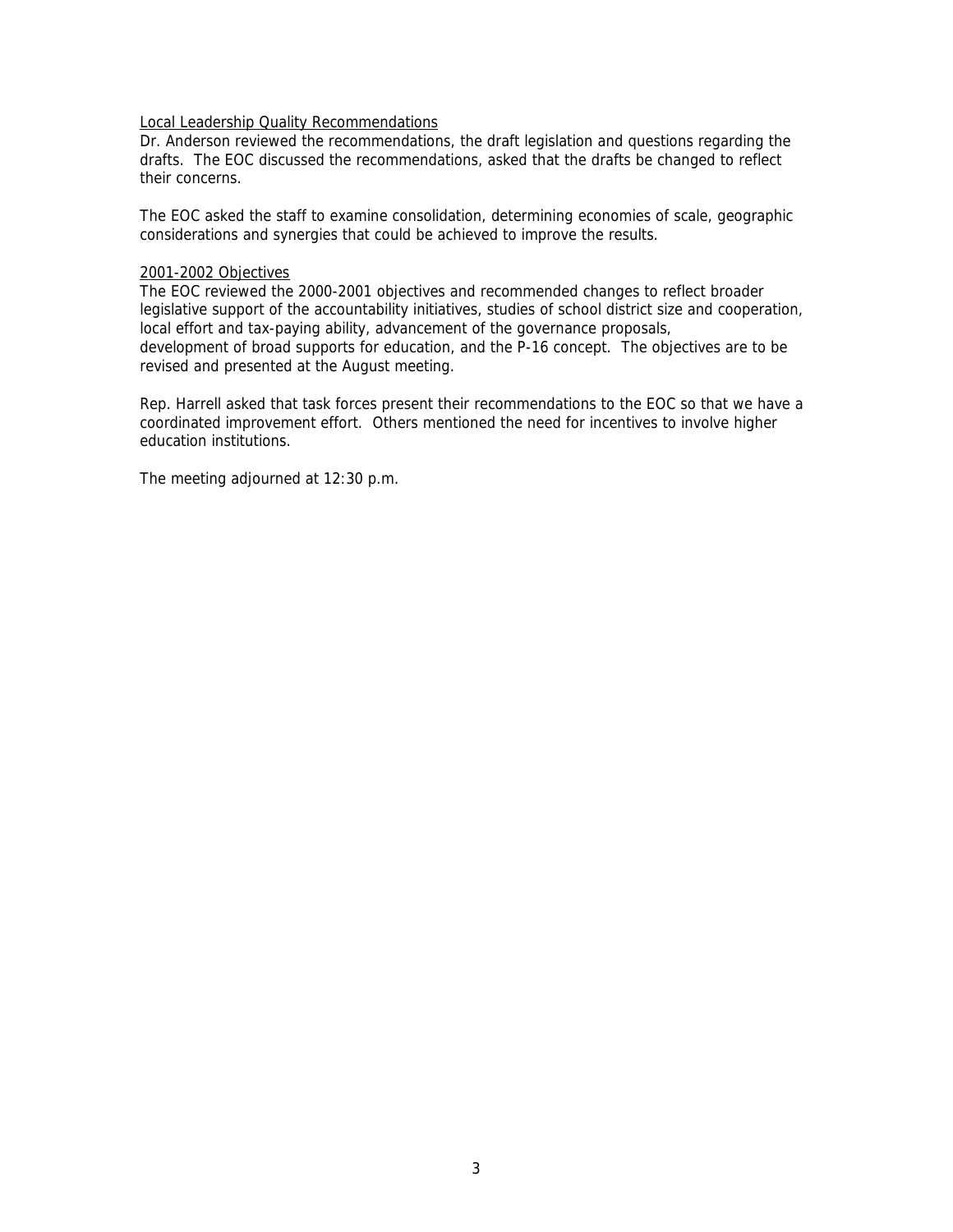Minutes of the Meeting September 20, 2001 2:00PM Pee Dee Education Center Florence, SC

Members Present: Mr. William Barnet, Mr. Alex Martin, Mr. Robert Daniel, Mr. Warren Giese, Dr. William Gummerson, Mrs. Susan Marlowe, Mr. Doug McTeer, Mr. Joel Smith, Mr. Robert Staton, Mr. Larry Wilson

- I. Welcome and Introductions: Mr. Barnet welcomed members and guests to the meeting. He asked that the meeting begin with a moment of silence in honor of those who lost their lives on September 11 and those who grieve for them.
- II. Approval of the Minutes: The August 16 Meeting: The minutes of the August 16 meeting were approved as distributed.

## III. Subcommittee Reports:

A. Academic Standards and Assessments: Mr. Wilson reported on behalf of the Subcommittee. He reviewed the calculation of the high school ratings and the Subcommittee's recommendation to use the tenth grade "test-takers" file for the years 2001 and 2002. The Committee members discussed the issues in detail. The State Department of Education personnel had indicated that recalculation of the ratings would require an additional month, delaying distribution of the report cards until the first week in December. The Committee approved the change, noting that it was not agreeing to delays of the report card beyond one month.

Mr. Wilson also provided information to the Committee about changes to the English Language Arts standards that are now out for field review.

- B. EIA and Improvement Mechanisms: Mr. Staton reported that the Subcommittee had not met.
- C. Parental Involvement: Mrs. Barton reported for Mrs. Thompson. The EOC is working with a number of state agencies on the Family Friendly Workplace Award criteria and presentation. The award is to be sponsored by the Governor and the SC Chamber of Commerce and is to be given in late winter.
- D. Public Awareness: Mr. Smith reported on behalf of the Subcommittee. The Subcommittee is considering a survey of community leaders to follow up on the 1999 APPLE survey and determine the degree of support for local and statewide initiatives. He also reminded members of the October 7 ETV program and the October workshops sponsored by the SC Press Association and the SC Broadcasters Association.
- E. Staff and Administration: Mr. Barnet reported on behalf of the Subcommittee. He presented the draft legislation for action. The Committee members discussed whether they wished the legislation presented as one package or separate bills. Committee members voted to approve the drafts and promote it as a package, recognizing that individual legislators would act in accordance with their roles.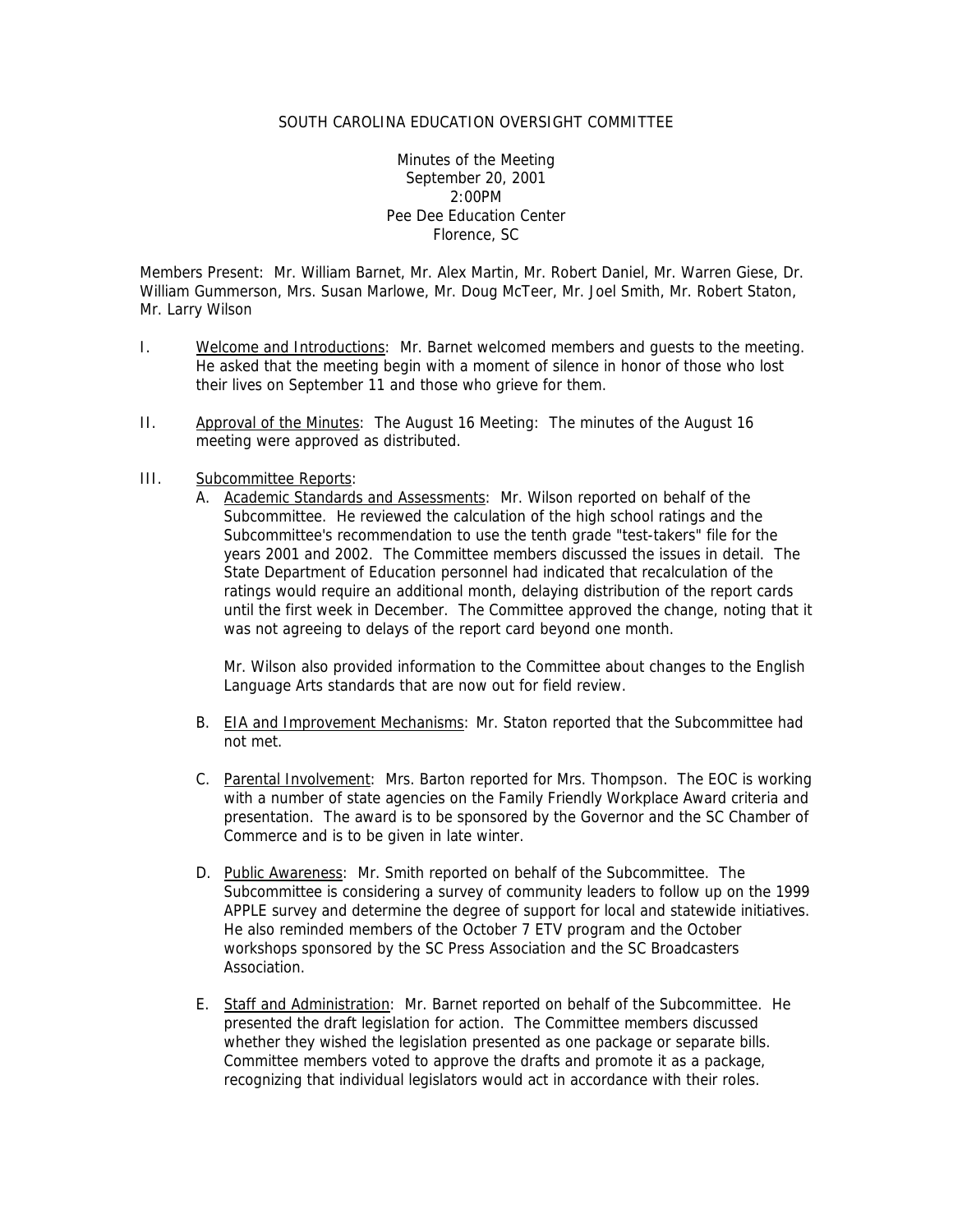Mr. Barnet presented the proposal to work with Miley and Associates on the district organization study. Members approved the proposal and the consulting firm. Mr. Barnet also presented the meeting schedule for the remainder of 2001 and 2002, noting the combination of the November and December meetings.

- IV. Task Force on Workforce Development: Mr. Don Herriott, Chairman of the Governor's Task Force on Workforce Development, discussed the role of the Task Force, the workforce issues before South Carolina and the preliminary recommendations.
- V. Report from a Key Constituency: Dr. Thomas Truitt, Executive Director of the Pee Dee Regional Education Center, thanked the Committee members for visiting the Center and meeting with the regional superintendents. He addressed three overriding issues: support for changes in educational governance; the commitment of the Pee Dee leadership to do "what is best for students" in the area of district organization; the need for a constitutional amendment to ensure that all children have access to a quality education.

Mr. Barnet thanked our hosts and the members for a beneficial day in the Pee Dee. The meeting adjourned.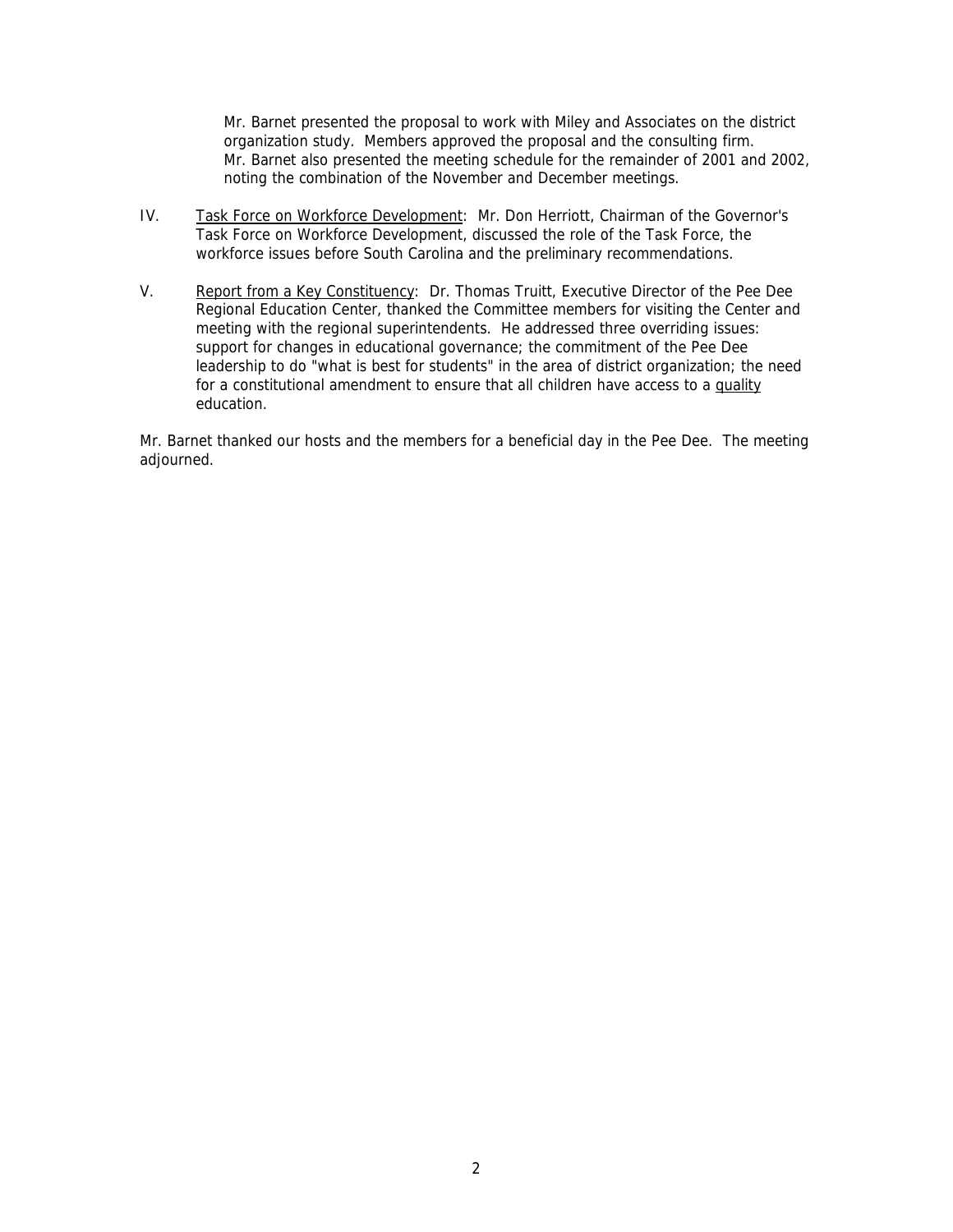## SOUTH CAROLINA EDUCATION OVERSIGHT COMMITTEE Minutes of the Meeting Thursday, October 18, 2001

Members Present: Mr. Martin, Mr. Daniel, Mrs. Everson, Senator Fair, Senator Giese, Dr. Gummerson, Mrs. Hoag, Mr. McTeer, Mrs. Spearman (for Supt. Tenenbaum), Mr. Staton, Mrs. Thompson, Mr. Wilson

I. Welcome and Introductions: Mr. Martin welcomed members and guests to the Committee meeting. He noted that Mrs. Spearman was representing Mrs. Tenenbaum. Mr. Martin reminded members that the EOC is not meeting in November; the next meeting is December 6.

II. Approval of the Minutes: The minutes of September 20 were approved as distributed.

Special Announcement: Mr. Martin announced that the EOC had received a \$50,000 grant from the SC Chamber of Commerce Excellence in Education Council to conduct a study of the relationship between district organization, student achievement and fiscal efficiencies. This is the study recommended by the Local Leadership Quality and Engagement Study Team and adopted by the EOC with the governance recommendations.

#### III. Subcommittee Reports:

A. Academic Standards and Assessments: Mr. Wilson reported on behalf of the Subcommittee. He indicated the Subcommittee has not met in the last month but is involved in the review of assessments and examination of economic indicators.

B. EIA and Improvement Mechanisms: On behalf of the Subcommittee, Mr. Staton presented the revised Academic Plan Guidelines for approval. The EOC voted approval. He also indicated that the Subcommittee is involved in the development of budget recommendations.

C. Parental Involvement: Mrs. Thompson reported on behalf of the Subcommittee, noting that the Subcommittee had met with representatives of the Institute for Families and Society on the parent survey. She also reviewed the Family Friendly Workplace Award that is to be given by the Governor and the State Chamber with support from a number of entities including the EOC. Mrs. Thompson drew members' attention to the Parent Guides that have been distributed to schools, districts, libraries, colleges, and other organizations across the state.

D. Public Awareness: Mr. Martin reported for the Subcommittee. He summarized the four workshops sponsored by the SC Press Association and the SC Broadcasters Association and conducted by EOC staff. A survey is under administration to participants in EOC workshops this year.

E. Staff and Administration: Dr. Anderson drew members' attention to the draft of the Long-Range Plan at their desks. Nearly 1500 are being distributed for comment.

 Dr. Anderson introduced Dr. Harry Miley. Dr. Miley and Dr. Randy Martin discussed the study, "The Relationship Between Fiscal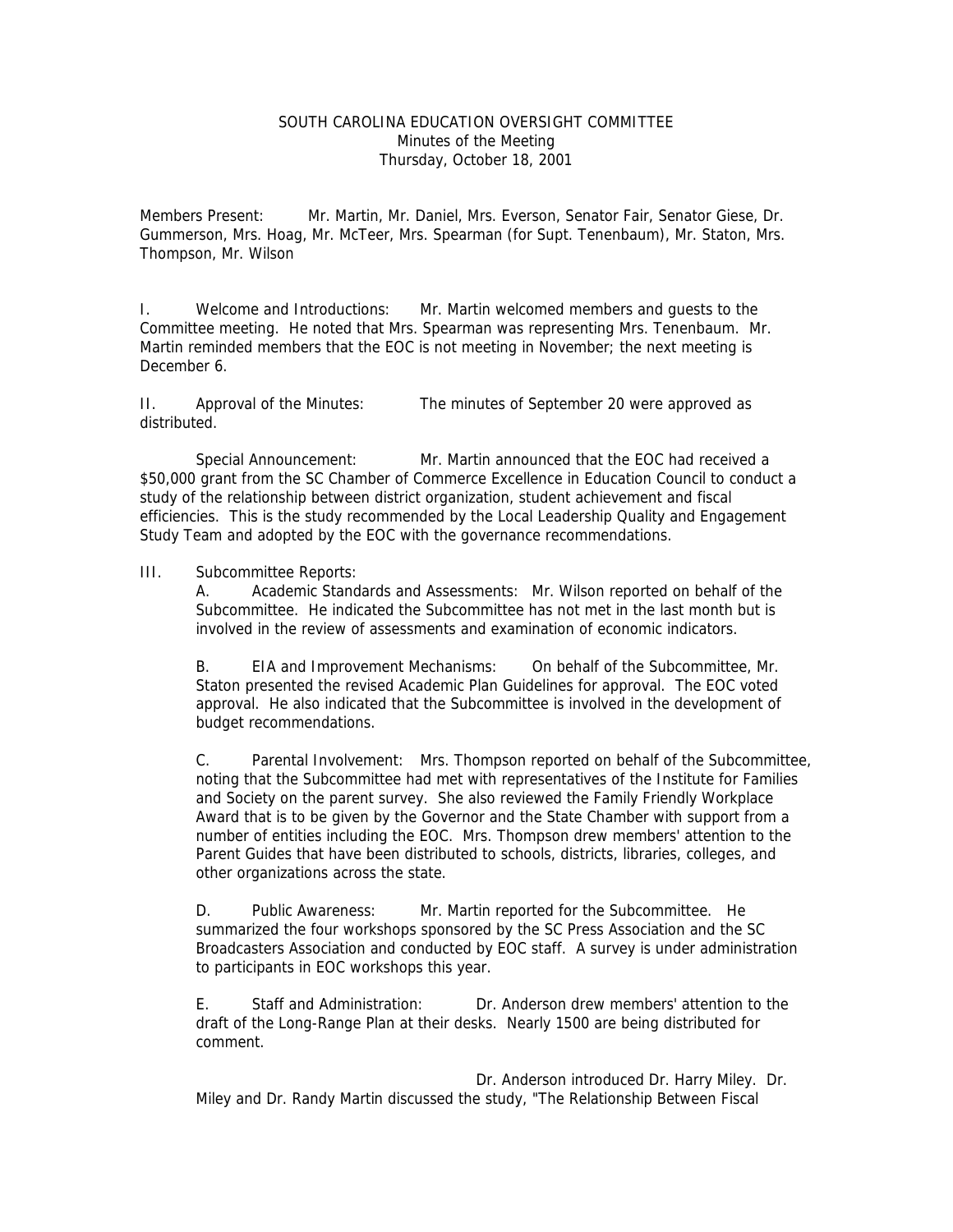Autonomy, Property Taxes and Student Performance Among South Carolina's School Districts." Members discussed the findings of the report, especially the relationship between empowerment and accountability. Mr. Wilson suggested that fiscal autonomy should be considered within the package of other recommendations (e.g., elected boards, training, restructured responsibilities, etc.). Senator Giese asked if there was a relationship between the impaired districts and fiscal authority. Dr. Miley indicated that this was not in the scope of the study.

IV. Report from a Key Constituency: Dr. Leonard McIntyre presented on behalf of the State Department of Education. He outlined in detail the tiered system of technical assistance. There was discussion about the need to sustain the supports in low wealth districts even after performance levels rise. There was discussion of the support for schools rated Below Average. In response to discussion about the distribution of scarce resources to districts with minimal tax effort, Mr. McTeer asked if there was the will to change the distribution of funds.

The Meeting adjourned at 3:45 p.m.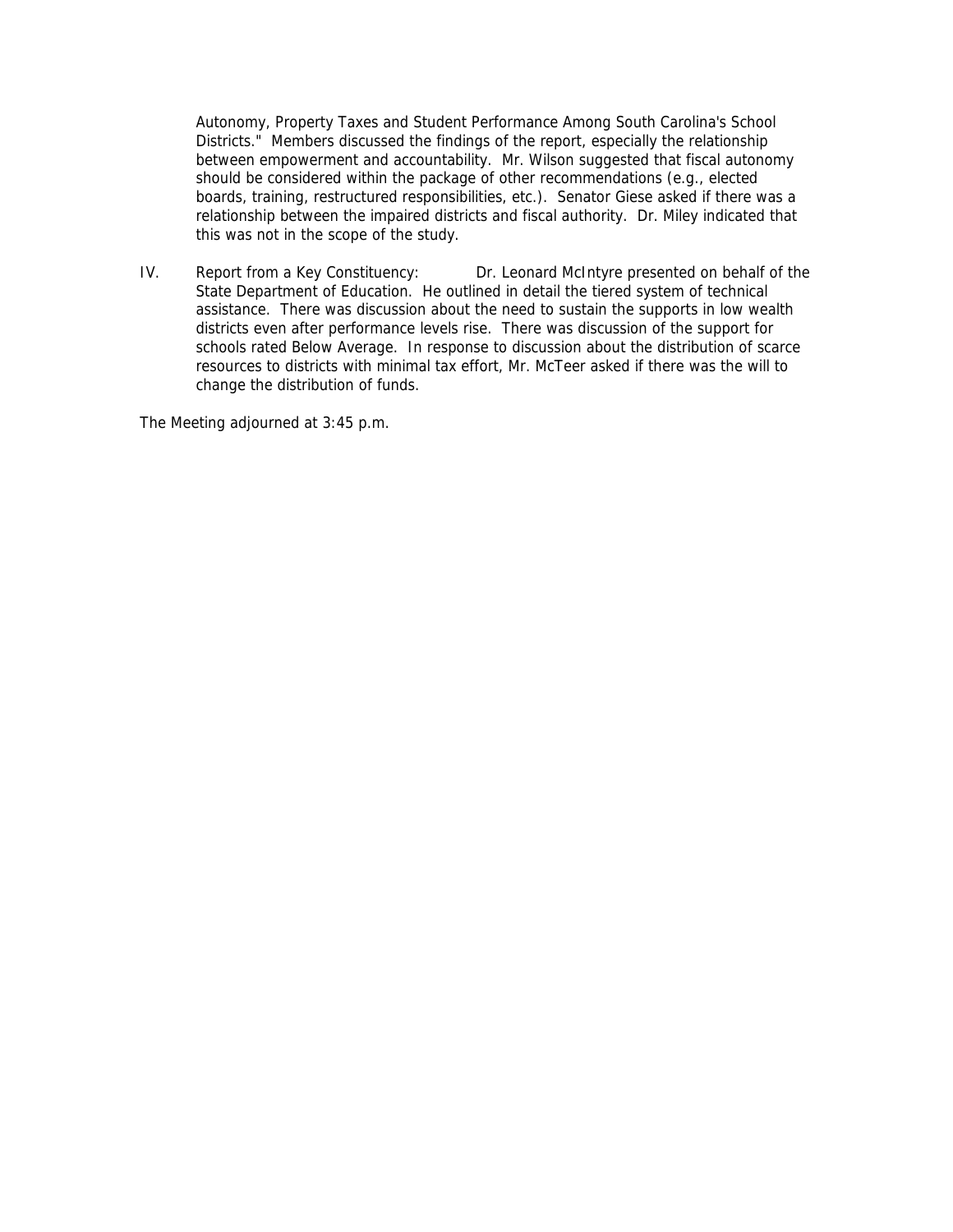# **SOUTH CAROLINA EDUCATION OVERSIGHT COMMITTEE Minutes of the Meeting December 20, 2001 2:00 PM Room 433, Blatt Building**

**Members Present:** Mr. Barnet, Mr. Martin, Mr. Daniel Senator Fair, Senator Giese, Dr. Gummerson, Mrs. Hoag, Mrs. Marlowe, Senator Matthews, Mr. McTeer, Mr. Smith, Mr. Staton, Mrs. Tenenbaum, Mrs. Thompson, Representative Townsend, Mr. Wilson

## I. **Welcome and Introductions**

Mr. Barnet welcomed members and guests to the meeting and thanked them for making a special effort during the holiday season.

#### II. **Approval of the Minutes** The minutes of the October 18<sup>th</sup> Meeting were approved as distributed.

# III. **Subcommittee Reports**

Mr. Barnet asked that the EIA report be presented first.

- A. EIA and Improvement Mechanisms: Mr. Staton reported on behalf of the Subcommittee. He detailed the responsibilities of the EOC regarding budget recommendations, the process used by the Subcommittee and the establishment of two priorities. The priorities are technical assistance for schools rated Unsatisfactory and Below Average on the absolute performance measure and quality teaching. The Subcommittee report recommended increasing technical assistance funding by \$23.3 million, funding teacher salaries at the Southeastern average and increasing funds to pay the incentives for teachers earning National Board of Professional Teaching Standards certification. The report included a proviso regarding minimum district tax effort. The EOC members discussed the proposal at length, particularly the proviso on local effort. Mrs. Tenenbaum outlined the impact of budget reductions on schools and the use of technical assistance funds. Mr. Barnet proposed dividing the question to isolate the local effort proviso from the rest of the report. Members accepted that proposal. Rep. Townsend moved that the EOC adjourn debate on the report and reconsider it in January. The motion was defeated. The EOC approved the Subcommittee recommendations on allocation of funds and provisos other than the local effort proviso. The EOC approved the local effort proviso.
- B. Academic Standards and Assessments: Mr. Wilson shared information on the performance of states on multiple achievement measures. He pointed out the similarities of demographics and education expenditures among Kentucky, Oklahoma, Texas and South Carolina but the differences in achievement. He also shared a listing of districts by poverty index and performance.
- C. Parental Involvement: Mrs. Thompson reported that the pilot survey was administered in December. Results and the refinement of the final survey should be available in winter 2002.